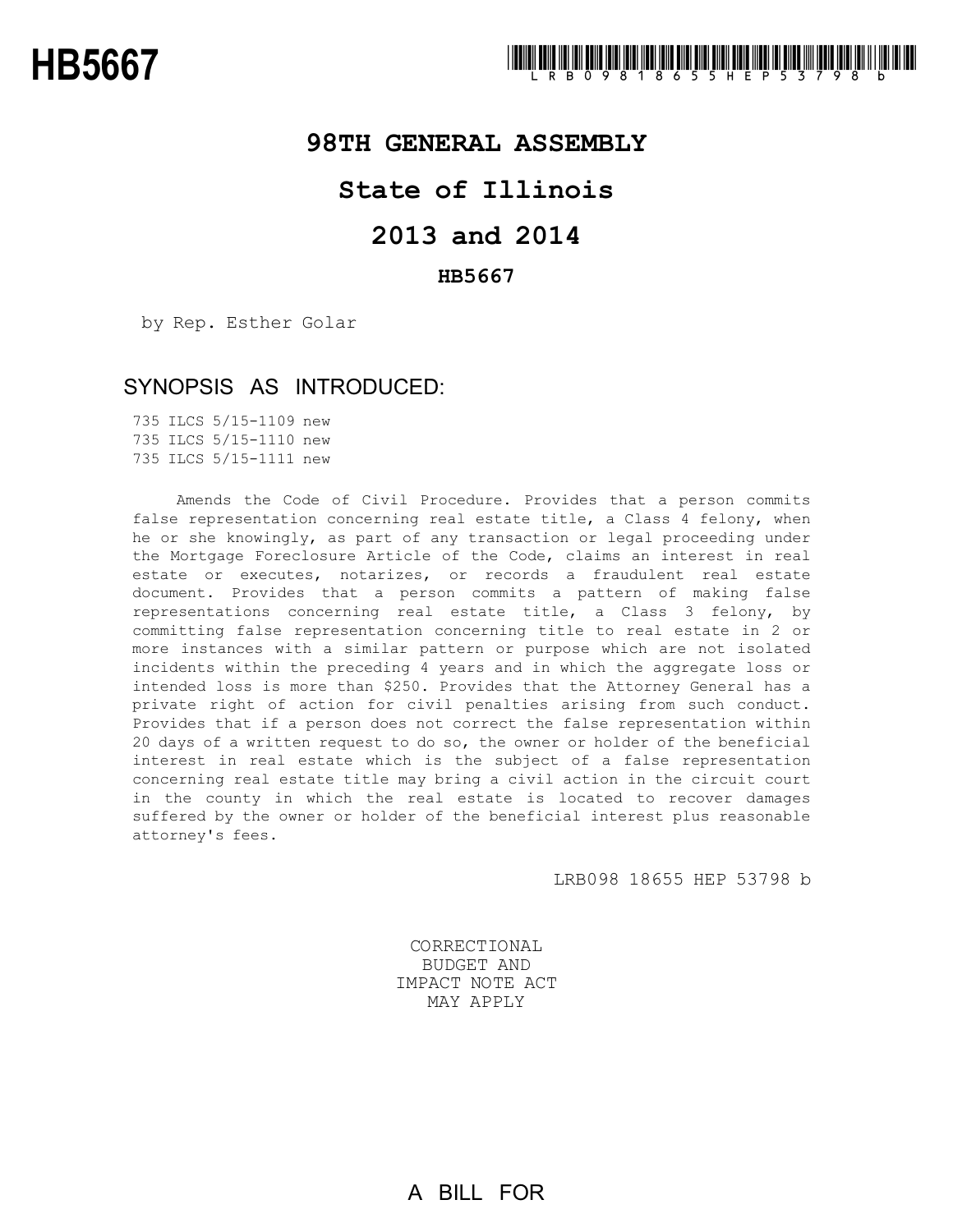1

AN ACT concerning foreclosure.

#### **Be it enacted by the People of the State of Illinois, represented in the General Assembly:** 2 3

Section 5. The Code of Civil Procedure is amended by adding Sections 15-1109, 15-1110, and 15-1111 as follows: 4 5

(735 ILCS 5/15-1109 new) 6

Sec. 15-1109. False representation concerning real estate title. 7 8

(a) A person commits false representation concerning real estate title when he or she knowingly as part of any transaction or legal proceeding pursuant to this Article XV: 9 10 11

(1) claims an interest in, or a lien or encumbrance against, real estate in a document that is recorded in the recorder's office in the county in which the real estate is located and who knows or has reason to know that the document is forged or groundless, contains a material misstatement or false claim, or is otherwise invalid; 12 13 14 15 16 17

(2) executes or notarizes a document purporting to create an interest in or a lien or encumbrance against real estate that is recorded in the recorder's office in the county in which the real estate is located and who has specific knowledge that the document is forged, contains a material misstatement or false claim, or is otherwise 18 19 20 21 22 23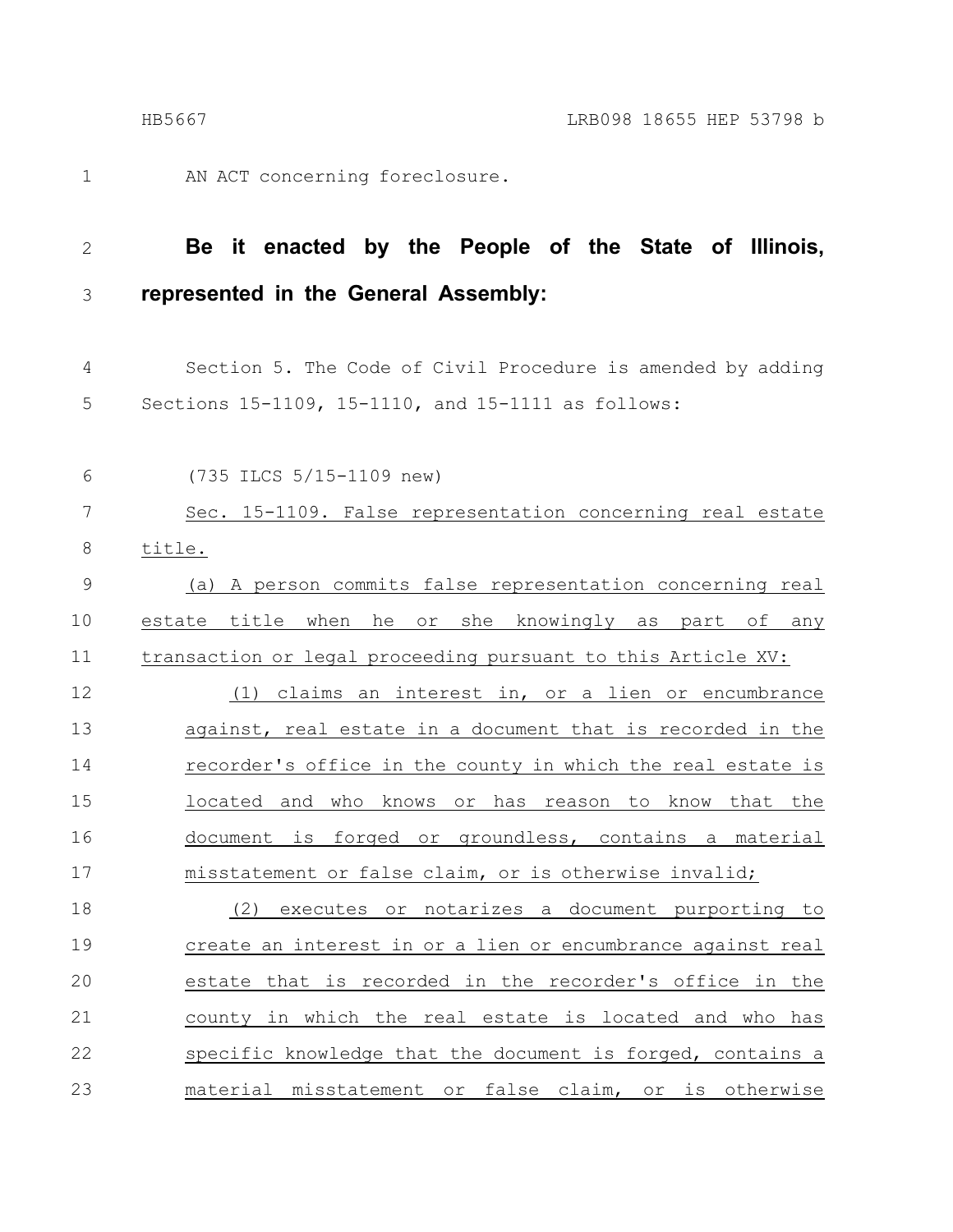### HB5667 - 2 - LRB098 18655 HEP 53798 b

| $\mathbf 1$  | invalid; or                                                    |
|--------------|----------------------------------------------------------------|
| $\mathbf{2}$ | $(3)$ causes a document described in paragraph $(1)$ or $(2)$  |
| 3            | to be recorded in the recorder's office in the county in       |
| 4            | which the real estate is located and who has specific          |
| 5            | knowledge that the document is forged, contains a material     |
| 6            | misstatement or false claim, or is otherwise invalid.          |
| 7            | (b) A violation of this Section is a Class 4 felony.           |
| 8            | (735 ILCS 5/15-1110 new)                                       |
| $\mathsf 9$  | Sec. 15-1110. Pattern of false representation concerning       |
| 10           | real estate title.                                             |
| 11           | A person commits a pattern of making false<br>(a)              |
| 12           | representations concerning real estate title when he or she    |
| 13           | knowingly, as part of any transaction or legal proceedings     |
| 14           | pursuant to this Article XV, commits one or more violations of |
| 15           | Section 15-1109 in 2 or more transactions:                     |
| 16           | (1) which have the same or similar pattern, purposes,          |
| 17           | results, accomplices, victims, or methods of commission or     |
| 18           | otherwise interrelated<br>by distinguishing<br>are             |
| 19           | characteristics;                                               |
| 20           | which are not isolated incidents within<br>(2)<br>the          |
| 21           | preceding 4 years; and                                         |
| 22           | (3) in which the aggregate loss or intended loss is            |
| 23           | more than \$250.                                               |
| 24           | (b) A violation of this Section is a Class 3 felony.           |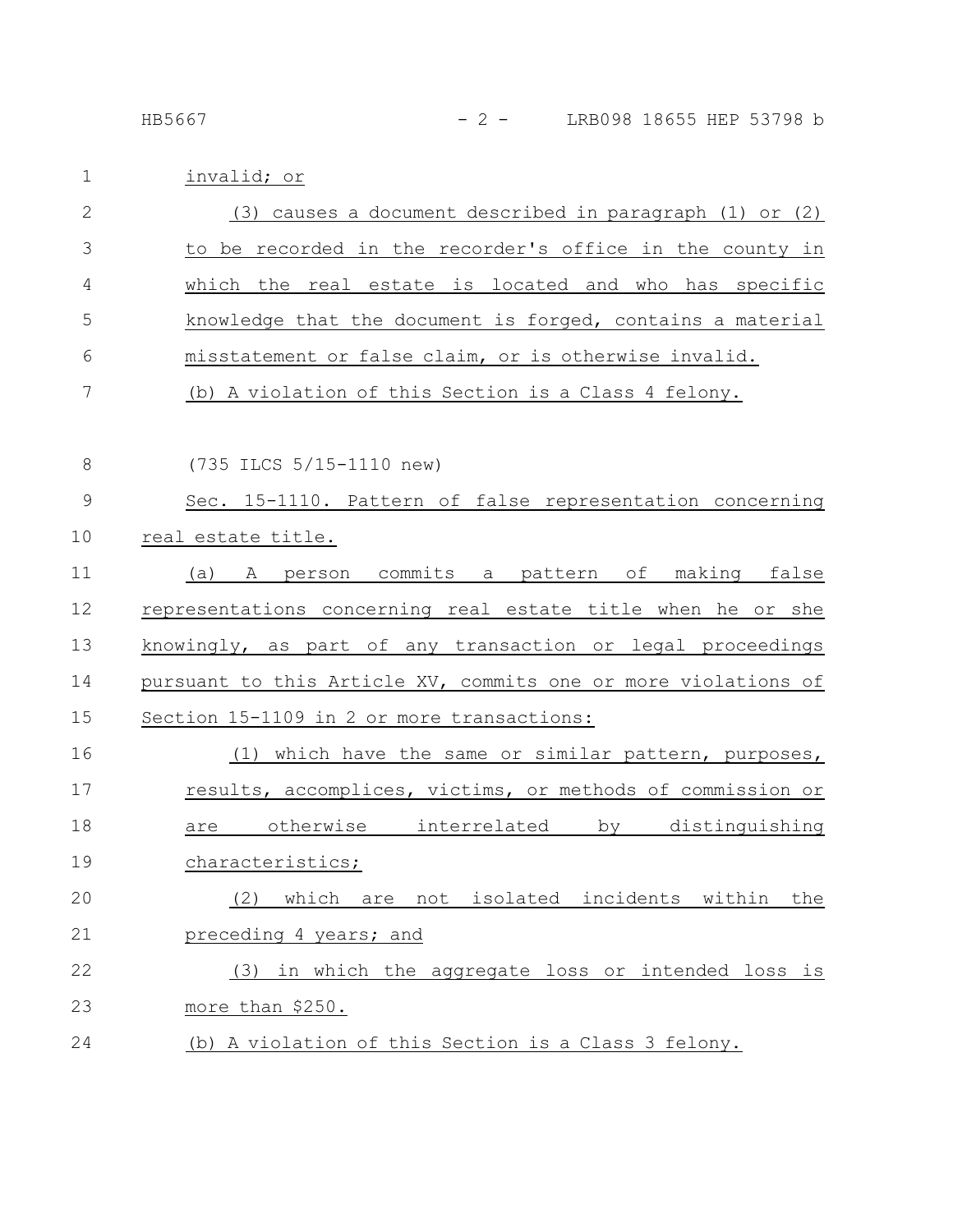HB5667 - 3 - LRB098 18655 HEP 53798 b

| $\mathbf 1$    | (735 ILCS 5/15-1111 new)                                        |
|----------------|-----------------------------------------------------------------|
| $\mathbf{2}$   | Sec. 15-1111. Civil actions for false representation            |
| 3              | concerning real estate title.                                   |
| 4              | (a) In addition to any criminal penalties imposed, a person     |
| 5              | who violates Section 15-1109 or 15-1110 of this Code is subject |
| 6              | to a civil penalty of not more than \$5,000 for each violation. |
| $\overline{7}$ | This penalty is recoverable in a civil action, brought in the   |
| 8              | name of the State by the Attorney General, in the circuit court |
| $\mathcal{G}$  | in the county in which the real estate is located. In such an   |
| 10             | action, the Attorney General may recover reasonable attorney's  |
| 11             | fees and costs.                                                 |
| 12             | (b) Except as otherwise provided in this subsection, the        |
| 13             | owner or holder of the beneficial interest in real estate which |
| 14             | is the subject of a false representation concerning real estate |
| 15             | title may bring a civil action in the circuit court in the      |
| 16             | county in which the real estate is located to recover any       |
| 17             | damages suffered by the owner or holder of the beneficial       |
| 18             | interest plus reasonable attorney's fees and costs. The owner   |
| 19             | or holder of the beneficial interest in the real estate must,   |
| 20             | before bringing a civil action pursuant to this subsection,     |
| 21             | send a written request by first class mail to the person who    |
| 22             | made the false representation requesting that the person record |
| 23             | a document which corrects the false representation. If the      |
| 24             | person records such a document not later than 20 days after the |
| 25             | date of the written request, the owner or holder of the         |
| 26             | beneficial interest may not bring a civil action pursuant to    |